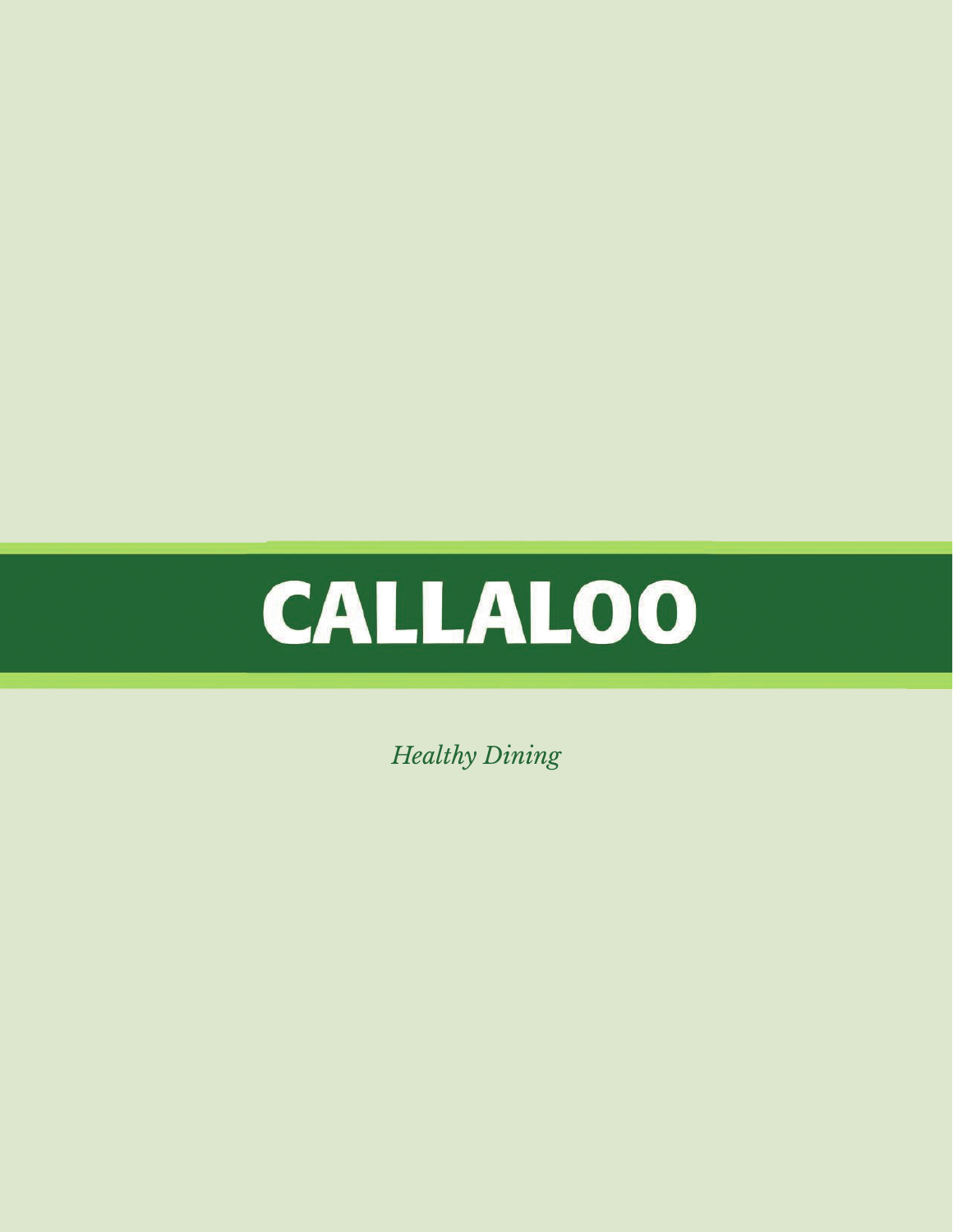

All burgers and sandwiches come with your choice of tossed salad or fries.

**CALLALOO SOUP 8** Served with Creole bread  $\sqrt{\phantom{a}}$ 

## **TOSSED GARDEN SALAD 10**

Served with your choice of dressing  $\sqrt{2}$ 

# **GREEN PAPAYA SALAD 10**

Papaya and tomato marinated in a dressing of fish sauce, lime juice and chilies, topped with crushed peanuts and cilantro n

To make any salad into a light main course, add:

Grilled chicken 6

Grilled fish fillet 7

Grilled shrimp 9

Chicken satays with peanut sauce 8

**CALLALOO FRITTERS 11** With herb-yogurt sweet chili dip  $\sqrt{\ }$ 

#### **SALTFISH BAKES 14**

Local fried bread with saltfish and cucumber-tomato salad

### **CHICKEN SATAYS 18**

With peanut sauce and cucumber-tomato salad (**n** 

# **JERK CHICKEN WINGS 18**

Served with yogurt sweet chili dip and festival (traditional Jamaican fried sweet breadstick)







All prices are in US Dollars and subject to a 10% VAT and a 10% Service Charge.